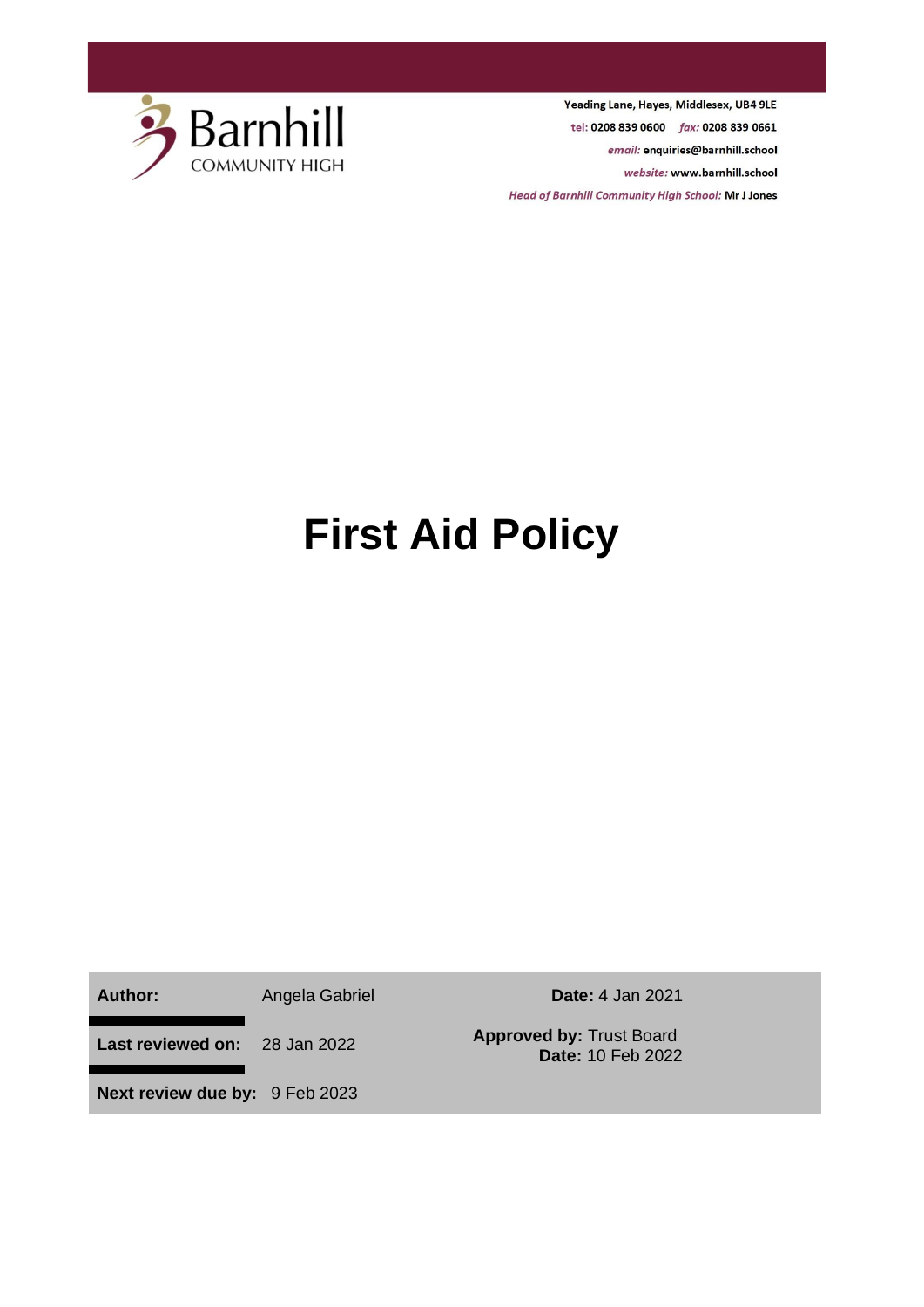## **Contents**

### <span id="page-1-0"></span>1. Aims

The aims of our first aid policy are to:

- Ensure the health and safety of all staff, pupils and visitors
- Ensure that staff and governors are aware of their responsibilities with regards to health and safety
- Provide a framework for responding to an incident and recording and reporting the outcomes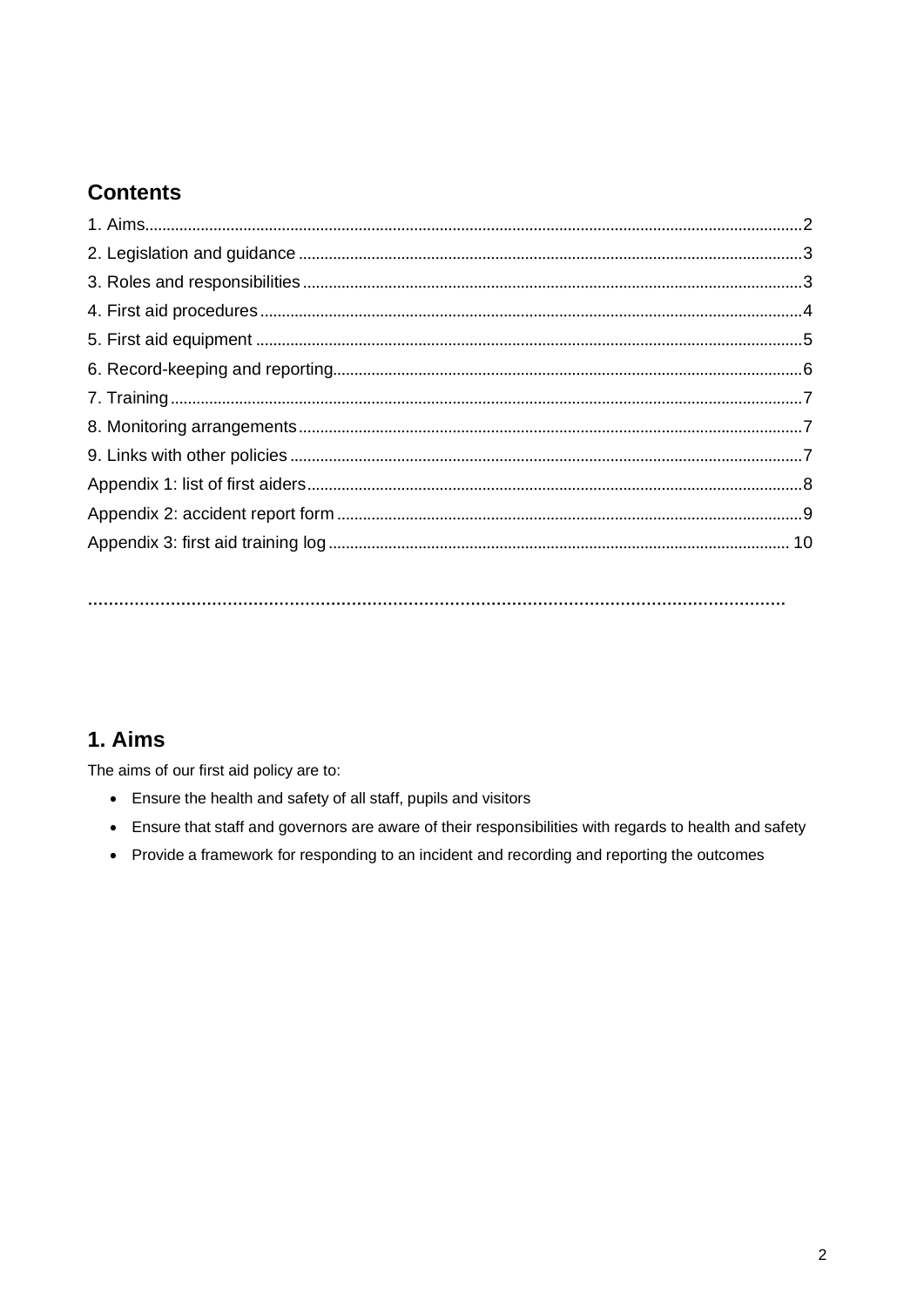## <span id="page-2-0"></span>**2. Legislation and guidance**

This policy is based on advice from the Department for Education on first aid in schools and health and safety in schools, and the following legislation:

- The Health and Safety (First Aid) Regulations 1981, which state that employers must provide adequate and appropriate equipment and facilities to enable first aid to be administered to employees, and qualified first aid personnel
- The Management of Health and Safety at Work Regulations 1992, which require employers to make an assessment of the risks to the health and safety of their employees
- The Management of Health and Safety at Work Regulations 1999, which require employers to carry out risk assessments, make arrangements to implement necessary measures, and arrange for appropriate information and training
- The Reporting of Injuries, Diseases and Dangerous Occurrences Regulations (RIDDOR) 2013, which state that some accidents must be reported to the Health and Safety Executive (HSE), and set out the timeframe for this and how long records of such accidents must be kept
- Social Security (Claims and Payments) Regulations 1979, which set out rules on the retention of accident records
- The School Premises (England) Regulations 2012, which require that suitable space is provided to cater for the medical and therapy needs of pupils

This policy complies with our funding agreement and articles of association.

## <span id="page-2-1"></span>**3. Roles and responsibilities**

Barnhill has a number of suitably trained First Aider (Level 3) to care for employees in case they are injured at work

#### **3.1 Appointed person(s) and first aiders**

The school's appointed persons are: Mrs Angela Gabriel and Mrs Gabriel Raychaudhuri.

They are responsible for:

- Taking charge when someone is injured or becomes ill
- Ensuring there is an adequate supply of medical materials in first aid kits, and replenishing the contents of these kits
- Ensuring that an ambulance or other professional medical help is summoned when appropriate

First aiders are trained and qualified to carry out the role (see section 7) and are responsible for:

- Acting as first responders to any incidents; they will assess the situation where there is an injured or ill person, and provide immediate and appropriate treatment
- Sending pupils home to recover, where necessary
- Filling in an accident report on the same day, or as soon as is reasonably practicable, after an incident (see the template in appendix 2)
- Keeping their contact details up to date

Our school's first aiders are listed in appendix 1. Their names will also be displayed prominently around the school.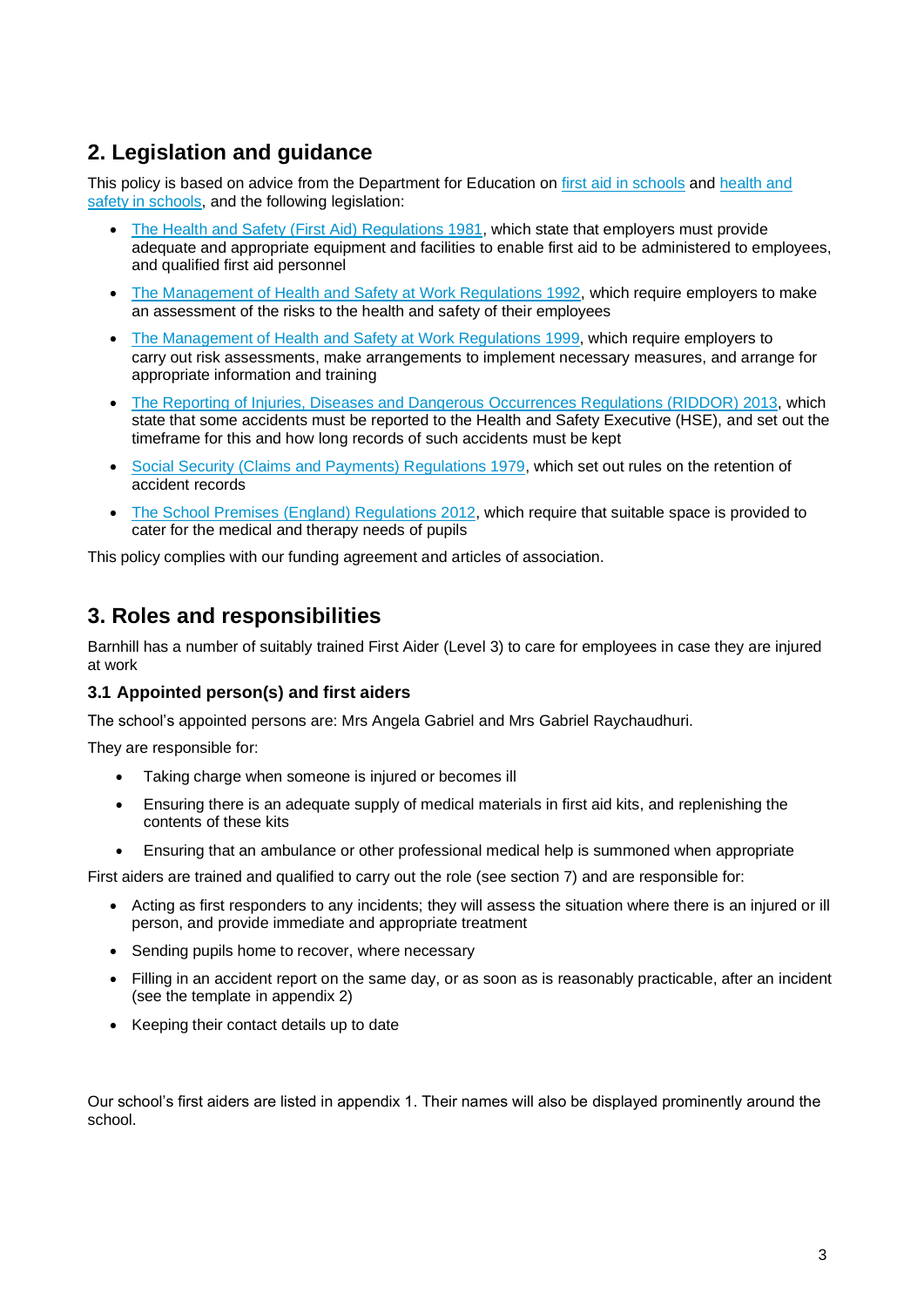#### **3.2 The governing board**

The governing board has ultimate responsibility for health and safety matters in the school, but delegate's operational matters and day-to-day tasks to the headteacher and staff members.

#### **3.4 The headteacher**

The headteacher is responsible for the implementation of this policy, including:

- Ensuring that an appropriate number of trained first aid personnel are present in the school at all times
- Ensuring that first aiders have an appropriate qualification, keep training up to date and remain competent to perform their role
- Ensuring all staff are aware of first aid procedures
- Ensuring appropriate risk assessments are completed and appropriate measures are put in place
- Undertaking, or ensuring that managers undertake, risk assessments, as appropriate, and that appropriate measures are put in place
- Ensuring that adequate space is available for catering to the medical needs of pupils
- Reporting specified incidents to the HSE when necessary (see section 6)

#### **3.5 Staff**

School staff are responsible for:

- Ensuring they follow first aid procedures
- Ensuring they know who the first aiders in school are
- Completing accident reports (see appendix 2) for all incidents they attend to where a First Aider is not called
- Informing the headteacher or their manager of any specific health conditions or first aid needs

### <span id="page-3-0"></span>**4. First aid procedures**

#### **4.1 In-school procedures**

In the event of an accident resulting in injury:

- The closest member of staff present will assess the seriousness of the injury and seek the assistance of a qualified first aider, if appropriate, who will provide the required first aid treatment
- The first aider, if called, will assess the injury and decide if further assistance is required from a colleague or the emergency services. They will remain on scene until help arrives
- The first aider will also decide whether the injured person should be moved or placed in a recovery position
- If the first aider judges that a pupil is too unwell to remain in school, parents will be contacted and asked to collect their child. Upon their arrival, the first aider will recommend next steps to the parents
- If emergency services are called, the First Aider will contact parents immediately
- The First Aider will complete an accident report form on the same day or as soon as is reasonably practical after an incident resulting in an injury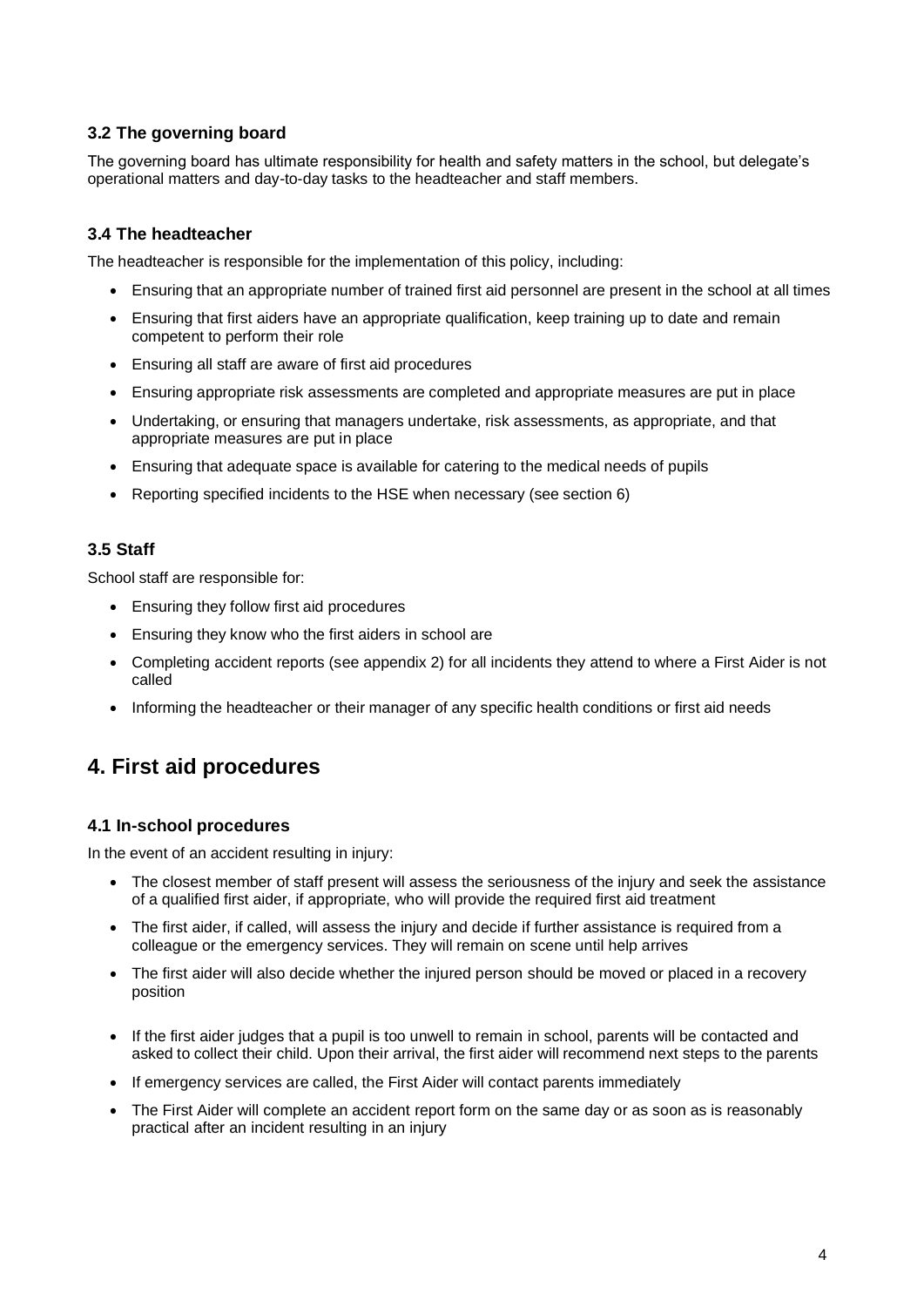#### **4.2 Off-site procedures**

When taking pupils off the school premises, staff will ensure they always have the following:

- A school mobile phone
- A portable first aid kit
- Information about the specific medical needs of pupils
- Parents' contact details

Risk assessments will be completed by the relevant lead teacher prior to any educational visit that necessitates taking pupils off school premises.

There will always be at least one first aider on school trips and visits.

## <span id="page-4-0"></span>**5. First aid equipment**

A typical first aid kit in our school will include the following:

- A leaflet with general first aid advice
- Regular and large bandages
- Eye pad bandages
- Triangular bandages
- Adhesive tape
- Safety pins
- Disposable gloves
- Antiseptic wipes
- Plasters of assorted sizes
- Scissors
- Cold compresses
- Burns dressings

No medication is kept in first aid kits.

First aid kits are stored in:

- The medical room
- Reception
- English Department
- All science labs
- Mathematics Department
- School vehicles
- MFL Department
- PE changing rooms
- ICT/Business Department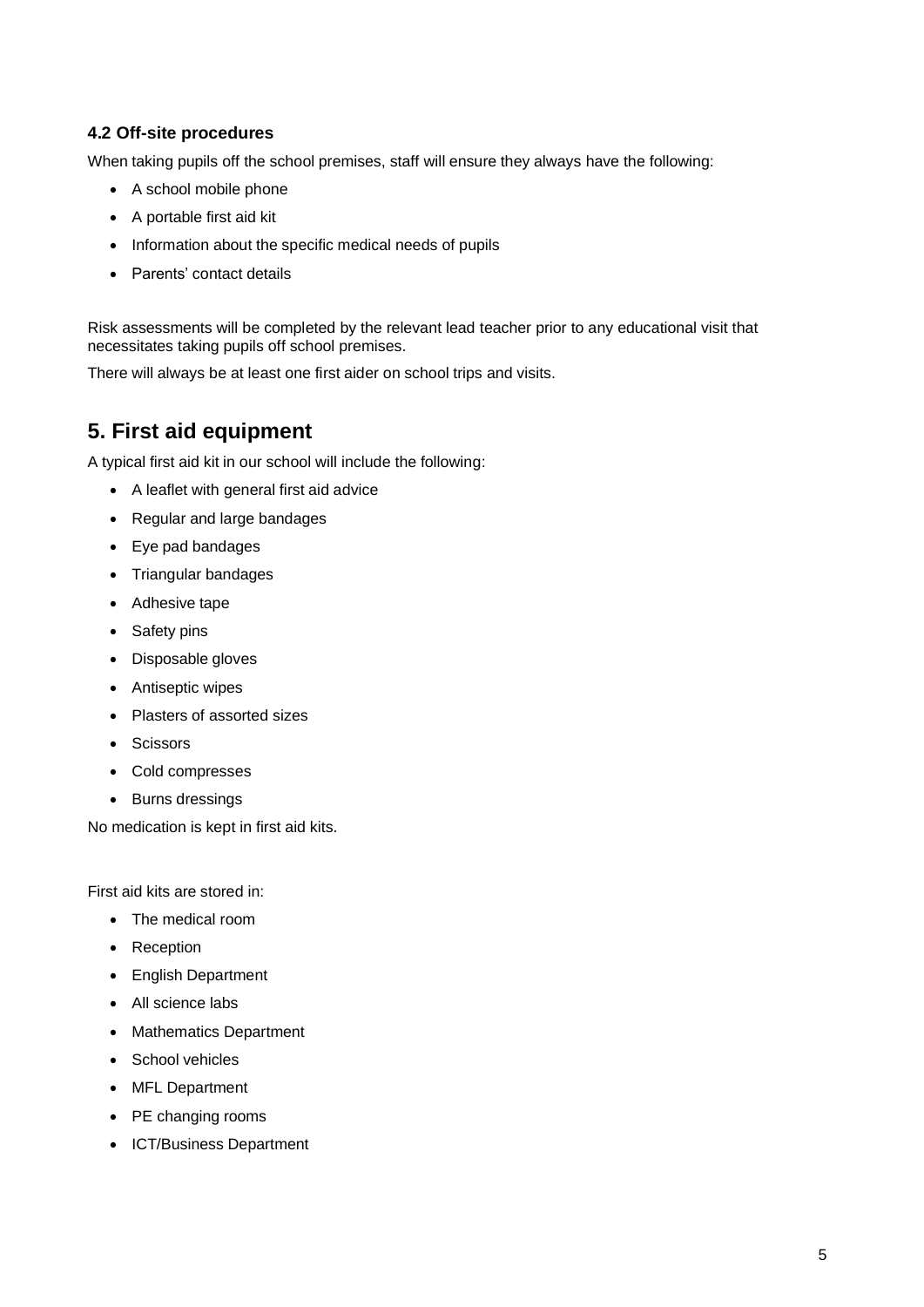## <span id="page-5-0"></span>**6. Record-keeping and reporting**

#### **6.1 First aid and accident record book**

- An accident form will be completed by the First Aider on the same day or as soon as possible after an incident resulting in an injury
- As much detail as possible should be supplied when reporting an accident, including all of the information included in the accident form at appendix 2
- Records held in the first aid and accident book will be retained by the school for a minimum of 3 years, in accordance with regulation 25 of the Social Security (Claims and Payments) Regulations 1979, and then securely disposed of.

#### **6.2 Reporting to the HSE**

The Welfare and medical team will keep a record of any accident which results in a reportable injury, disease, or dangerous occurrence as defined in the RIDDOR 2013 legislation (regulations 4, 5, 6 and 7).

The Head Teacher will report these to the Health and Safety Executive as soon as is reasonably practicable and in any event within 10 days of the incident.

Reportable injuries, diseases or dangerous occurrences include:

- **Death**
- Specified injuries, which are:
	- o Fractures, other than to fingers, thumbs and toes
	- o Amputations
	- o Any injury likely to lead to permanent loss of sight or reduction in sight
	- o Any crush injury to the head or torso causing damage to the brain or internal organs
	- o Serious burns (including scalding)
	- o Any scalping requiring hospital treatment
	- o Any loss of consciousness caused by head injury or asphyxia
	- o Any other injury arising from working in an enclosed space which leads to hypothermia or heat-induced illness, or requires resuscitation or admittance to hospital for more than 24 hours
- Injuries where an employee is away from work or unable to perform their normal work duties for more than 7 consecutive days (not including the day of the incident)
- Where an accident leads to someone being taken to hospital
- Near-miss events that do not result in an injury, but could have done. Examples of near-miss events relevant to schools include, but are not limited to:
	- o The collapse or failure of load-bearing parts of lifts and lifting equipment
	- o The accidental release of a biological agent likely to cause severe human illness
	- $\circ$  The accidental release or escape of any substance that may cause a serious injury or damage to health
	- o An electrical short circuit or overload causing a fire or explosion

Information on how to make a RIDDOR report is available here:

How to make a RIDDOR report, HSE

<http://www.hse.gov.uk/riddor/report.htm>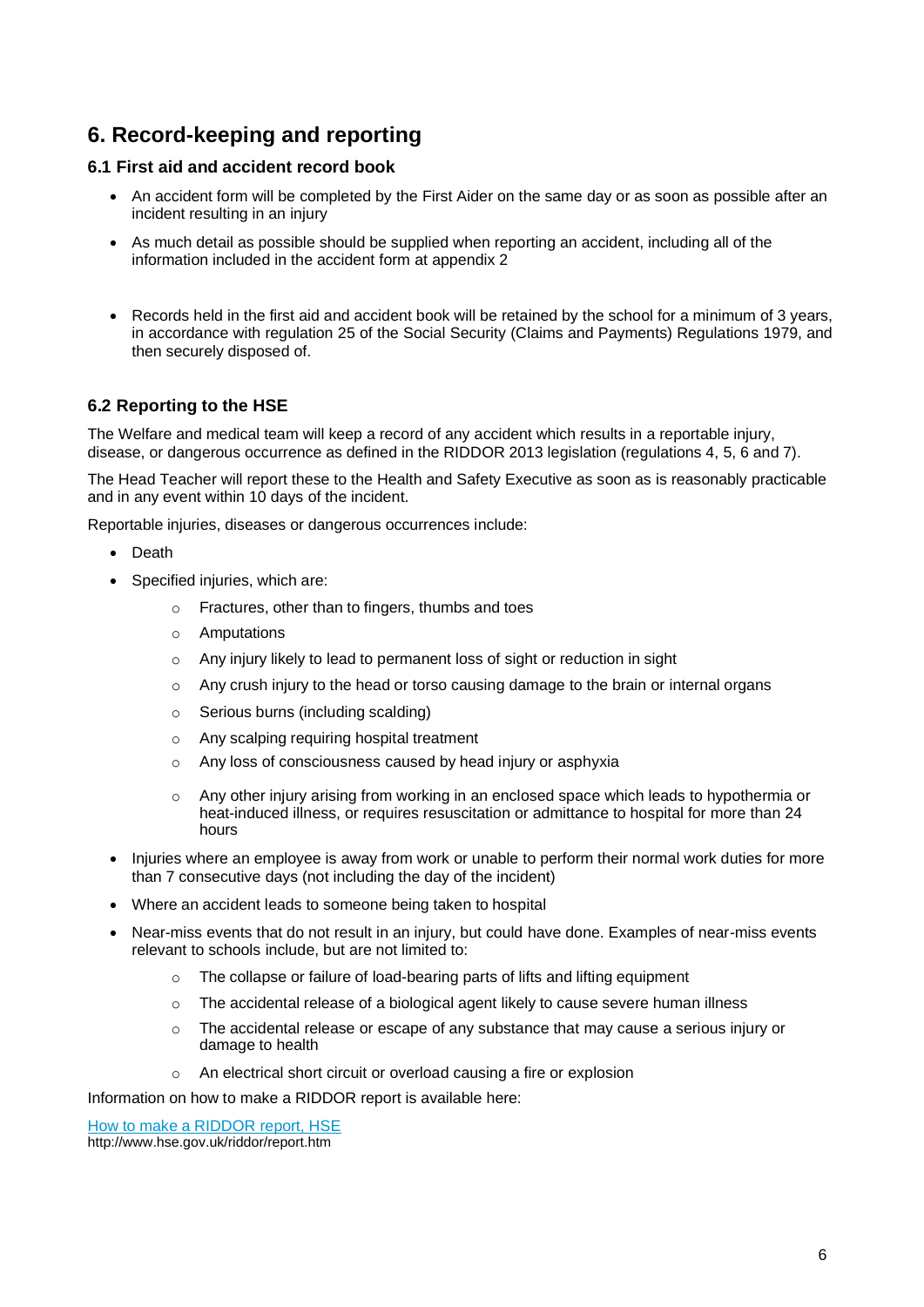## <span id="page-6-0"></span>**7. Training**

All school staff are able to undertake first aid training if they would like to.

All first aiders must have completed a training course, and must hold a valid certificate of competence to show this. The school will keep a register of all trained first aiders, what training they have received and when this is valid until (see appendix 3).

Staff are encouraged to renew their first aid training when it is no longer valid.

## <span id="page-6-1"></span>**8. Monitoring arrangements**

This policy will be reviewed by the Inclusion Manager every year.

At every review, the policy will be approved by the head teacher and the full governing board.

### <span id="page-6-2"></span>**9. Links with other policies**

This first aid policy is linked to the

- Health and safety policy
- Risk assessment policy
- <span id="page-6-3"></span>• Policy on supporting pupils with medical conditions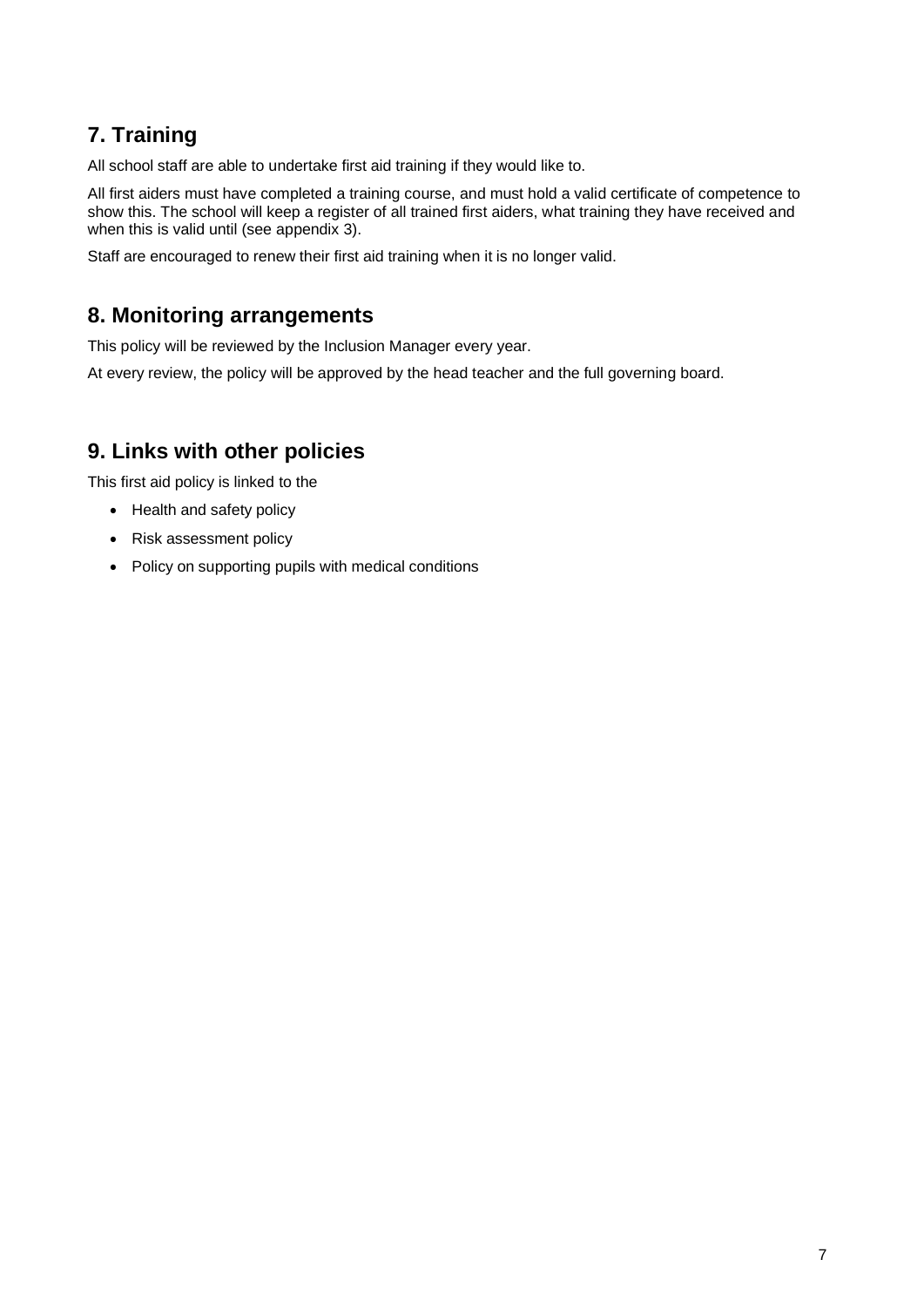# **Appendix 1: list of first aiders**

| <b>Staff member's name</b> | <b>Role</b>                                      | <b>Contact details</b>        |  |
|----------------------------|--------------------------------------------------|-------------------------------|--|
| A Gabriel                  | Inclusion Manager & Dance teacher Level3         | agabriel@barnhill.school      |  |
| G Raychaudhuri             | Inclusion Mentor & Medical & welfare<br>Level 3  | graychaudhuri@barnhill.school |  |
| J Panesar                  | Curriculum Leader of Geography Level 3           | jpanesar@barnhill.school      |  |
| L Swain                    | Deputy Curriculum Leader of History<br>Level 3   | Iswain@barnhill.school        |  |
|                            |                                                  |                               |  |
| S Gaddu                    | Head of Year & Life Skills teacher Level 3       | Sgaddu@barnhill.school        |  |
| C Fitzgerald               | Academic Mentor Level 3                          | cfitzgerald@barnhill.school   |  |
| <b>M</b> Markwell          | <b>Receptionist Level 3</b>                      | mmarkwell@barnhill.school     |  |
|                            |                                                  |                               |  |
| L Bond                     | Cover Supervisor Level 3                         | lbond@barnhill.school         |  |
| P Shepherd                 | PE teacher & Head of Year 12 & 13<br>Level 3     | pshepherd@barnhill.school     |  |
|                            |                                                  |                               |  |
| F Dale                     | Head of Year & PE teacher Level 3                | fdale@barnhill.school         |  |
| D Hillman                  | Deputy Raising Standards & PE teacher<br>Level 3 | dhillman@barnhill.school      |  |
| C Clyne                    | Head of Year & PE teacher Level 3                | cclyne@barnhill.school        |  |
| <b>G</b> Vockic            | <b>EAL Coordinator Level 3</b>                   | gvockic@barnhill.school       |  |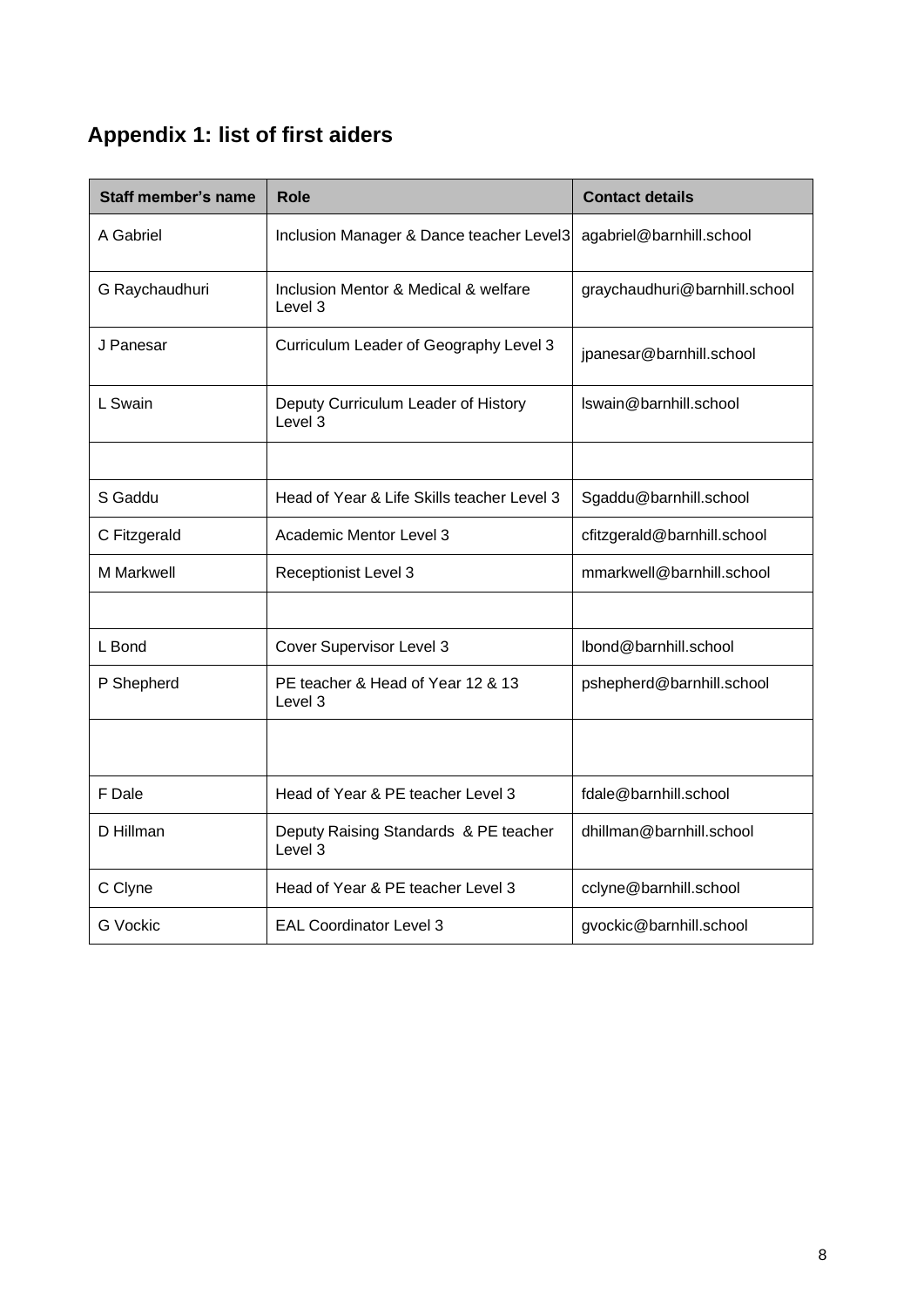# <span id="page-8-0"></span>**Appendix 2: Accident report form**

| <b>Role/class</b>                                                                                                                                           |  |  |  |  |  |
|-------------------------------------------------------------------------------------------------------------------------------------------------------------|--|--|--|--|--|
| <b>Location of</b><br>incident                                                                                                                              |  |  |  |  |  |
|                                                                                                                                                             |  |  |  |  |  |
| Describe in detail what happened, how it happened and what injuries the person incurred                                                                     |  |  |  |  |  |
| <b>Action taken</b>                                                                                                                                         |  |  |  |  |  |
| Describe the steps taken in response to the incident, including any first aid treatment, and what happened<br>to the injured person immediately afterwards. |  |  |  |  |  |
| Follow-up action required                                                                                                                                   |  |  |  |  |  |
| Outline what steps the school will take to check on the injured person, and what it will do to reduce the risk<br>of the incident happening again           |  |  |  |  |  |
| <b>Date</b>                                                                                                                                                 |  |  |  |  |  |
|                                                                                                                                                             |  |  |  |  |  |